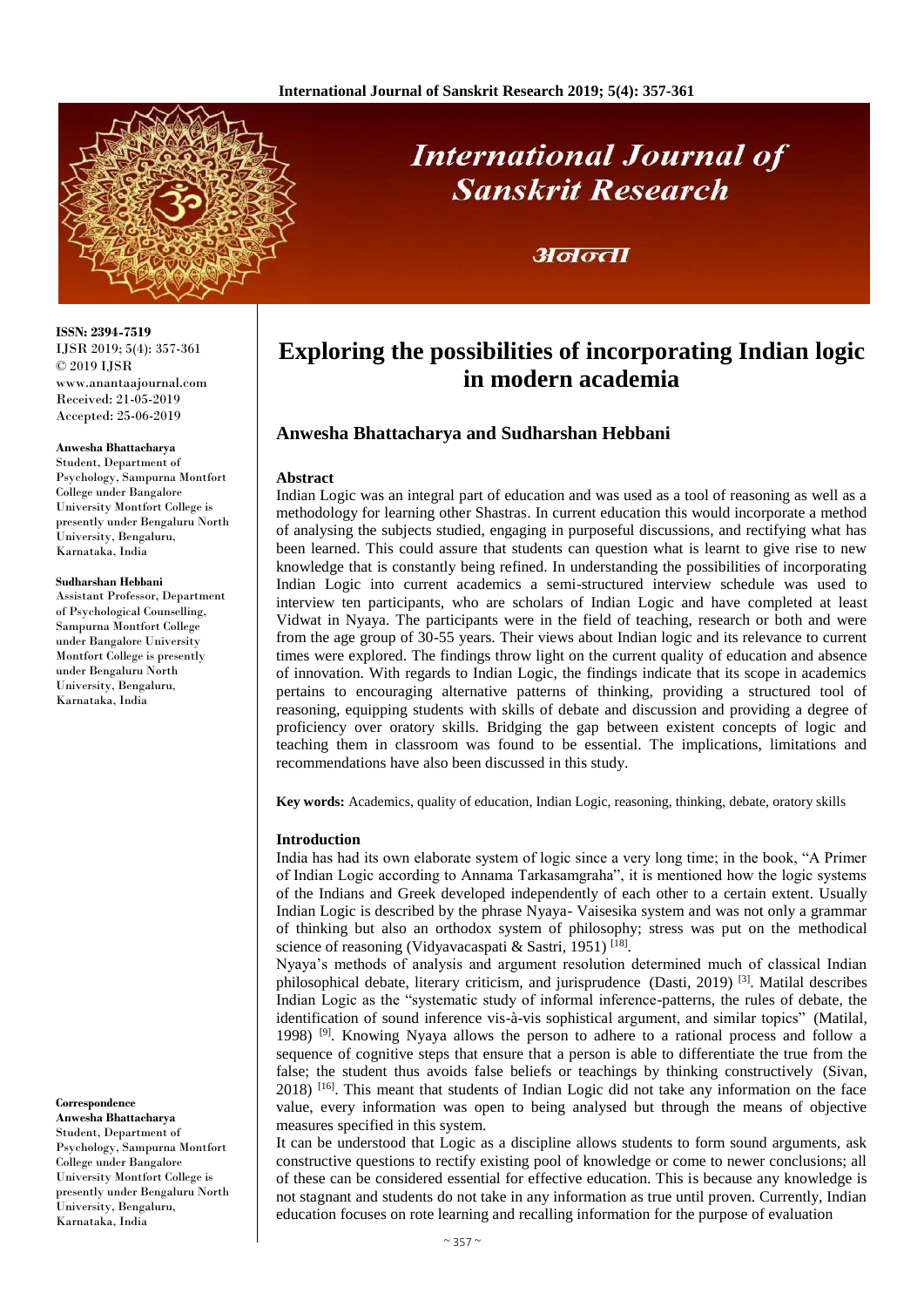(Mody, 2009)<sup>[10]</sup>. This may have an impact on the students' capacities to think creatively. In addition, conceptual understanding and its application in varied settings is something that is not always encouraged. Students are not encouraged to think critically or rationally about the information that is learned (Joseph, 2017) [6]. Besides that, the quality of education is varied thus, there is differential education provided to the population (Kapur, 2018)<sup>[7]</sup>. Indian Logic incorporates the use of mechanisms of rigorous and cognizant reasoning that is similar to the concept of critical thinking. Indian logic encourages development of the nature of rationality and provides methods of critical inquiry. There is a dearth of research that focuses on the scope of Indian system of logic but its relevance in education in earlier times and its method of critical enquiry can be brought into current education.

The importance given to the study of Logic is justified since its purpose was to equip individuals with the skill to rationally come to a conclusion after looking at the proofs available. To be able to examine their decisions and their beliefs by addressing them with proper reasoning can be considered as a component of critical thinking. When a person engages in critical thinking, they have to consider all the alternatives and then evaluate them fairly before finally making a choice. Thus, using a systematic means would provide a clear standard and allow an individual to present ideas in a structured as well as organised manner. Logic, in Indian Education, thus played an essential role of instilling in the students the capacity to examine objects of knowledge on the basis of evidences.

## **Methods**

**Settings and Participants:** The Participants interviewed were selected from Karnataka Sanskrit University and Poorna Prajna Vidyapeetha (College) both of which are situated in Bangalore. The participants of the research were scholars of Indian philosophy who had significant knowledge in the field of Nyaya Shastra or the Indian Logic system. The participant pool identified themselves as male and they belonged to the mean age of 43.2 years. Out of the ten participants, eight (8) participants are predominantly in field of teaching and two (2) participants are in the field of research; all the participants belong to middle socio-economic background.

The participants were selected on the basis of certain criteria- (1) the inclusion criteria for the selection of participants mandated that the participants had at least five years of experience in the field of Indian Logic system either as a teacher or as a researcher, they were required to have the qualification of Vidwat in Nyaya at the least. The participants were also selected based on whether they could communicate in English or Hindi as the preferred language for the interview. (2) The exclusion criteria for selecting the participants required them to be active in either the field of teaching or researching in Indian Logic keeping into consideration that all the participants had the knowledge of the field in the present milieu.

The interviews were conducted according to the schedule of the participants and perceived thematic saturation was kept into account after which the data collection was stopped.

**Study design:** These interviews were conducted in Hindi and English languages (which were the criteria for inclusion). Out of all the participants 9 of them were interviewed in person and one of the participants was interviewed over phone; the

interview length ranged for thirty minutes to an hour for all the participants

**Data collection:** The participants were interviewed on the basis of a semi-structured interview schedule which were used, along with the forms for informed consent and demographic details, to get information about their demographic details as well as to throw light on the research question for the study- "What are the possibilities of incorporating Indian Logic in modern academics?" The questions asked intended to know the participants' understanding of the current quality of education, their views regarding Indian Logic, its role in encouraging alternative patterns of thinking, and its relevance as well as applicability in education and practical settings respectively.

The interviews were audio recorded for the purpose of analysis.

**Data analysis:** The audio recordings collected during the interviews were translated, as and when required, to English and subsequently transcribed. Grounded Theory was adopted as the research paradigm considering this area of research has limited number of studies; hence, the purpose was to collect data on the basis of which a theory could be generated. Grounded theory is primarily concerned with systematically collecting data followed by analysis to subsequently generate a theory. It is utilized as a way of bringing out behaviours in a group or social relationships (Noble & Mitchell, 2016)<sup>[11]</sup>.

Keeping the research paradigm into consideration, the data was analysed by the means of Thematic Analysis. Thematic analysis identifies, offers insights and organizes data systematically into themes across a data base. Thematic analysis focuses on the themes so that a researcher could make sense of the data in terms of shared and collective meanings (Braun & Clarke, 2012)<sup>[1]</sup>. The transcriptions of the interviews were rearranged into codes which was done by identifying phrases or sentences (which were paraphrased) and the various codes identified were arranged into different themes. All the themes led up to the major finding which was identified.

## **Results (findings)**

The analysis and interpretation of the data were classified into different themes and the major finding that emerged from it was that of.

**Adapting the concepts of Indian Logic to include alternative thinking processes in education:** Indian Logic has been studied as a tool of reasoning which could be implemented as a methodology to study other Shastras. Following the constructs of Indian system of Logic in discussions and debates, students could make sound arguments saturated with enough proofs and examples. Considering that the current quality of education highlighted the lack of conceptual knowledge and research, the contribution of Indian logic to analyse and present the information with precision could be beneficial to the students. The relation of Indian logic system and critical thinking rests on the ability of the individual to question and discuss about any information and modify or rectify it for the purpose of refinement of knowledge. The ability to present one's ideas with substantial proof or backing thus making the information more credible and reliable is also an important factor in it. These are aspects of Indian logic that had emerged through the interviews. It was reflected that the need for changing the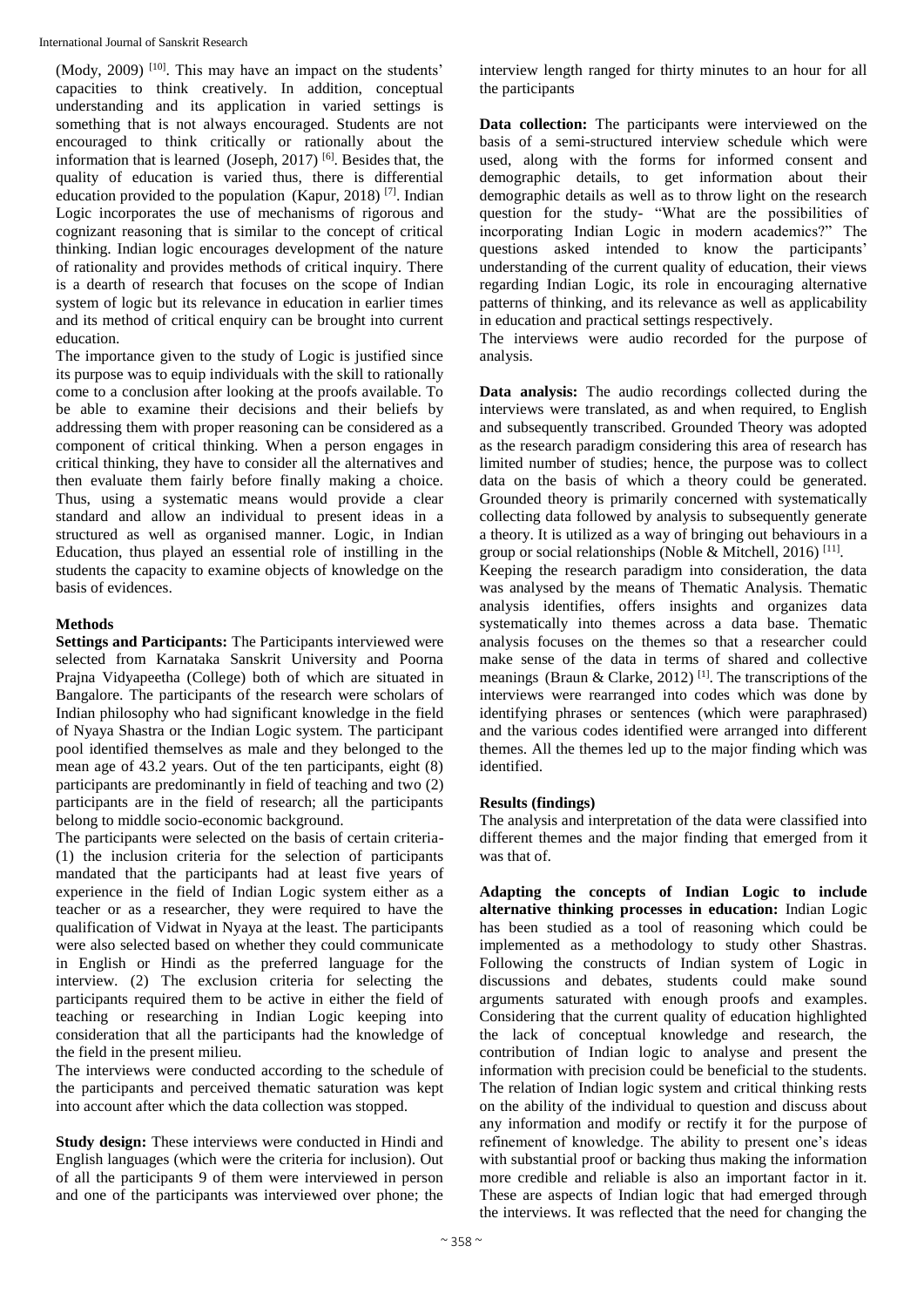trends in academics could be related to the ability of individuals to think and analyse information they come across. But the innate complexity of Indian philosophies that arise due to the language used in writing them and the dearth of demand for these literatures make it all the more important that these concepts be adapted to fit the current context so that it can reach majority of the population.

When talking about Indian Logic as a tool of reasoning, its role among other Indian philosophies has been considered synonymous to the role of mathematics in science, i.e., as a tool of reasoning of different fields in the ancient Indian system and understand them. All the respondents shared how the Nyaya system is the means of reasoning to derive knowledge. One of the respondents (R4) mentioned that, "Indian logic system is a comprehensive module produced for the better understanding of the cognitive process and analysis of cognition", he explained that the Indian system of logic equips people to reason on the basis of observation, analogies and infer the validity of the cognition or knowledge attained in a critical manner. The respondents also mentioned that through logical reasoning the information becomes steadfast and convincing; it also makes the brain sharp and enhances capacity to question.

Indian Logic system is a very systematic means of deriving knowledge from any information. 90% of the total number of participants brought up the structured and compact nature of Nyaya. The respondents mentioned how systematic method of analysis in Nyaya takes into consideration every dimension of any information and analyse it with proof and thorough discussion. The validity of every argument is checked through the four means of knowledge in Indian Logic (Perception, inference, analogy, verbal testimony) because of which subjective bias is rejected. This emerged from the respondents view of the process of thinking and reasoning in Indian logic. R1 talked about how "Indian Logic has an advantage of Parsimony because of which a person reaches the conclusion using fewer steps but with precision".

The participants emphasized on the role of Indian Logic in equipping students with the capacity to, validate arguments with proof, question presented information, take different points into consideration to find a resolution and be open to consider various perspectives for one situation. The respondents highlighted the contribution of Nyaya to the critical inquiry of information. Two of the respondents mentioned that, there is a thorough investigation of information through the means of questioning to understand Vyapti (Cause and effect relationship) between two components. The respondents brought how India Logic encourages thorough thinking and rationalism which helps to develop intellectual capacity. Respondents shared that Nyaya Shastra encourages students to not accept any statement as valid without extensive proof and reach a conclusion only after thorough discussion that is not hasty. Because of this, students develop analysing capacity and their intelligence is refined. The respondents also mentioned that because students of Indian Logic question the truth and falsehood of knowledge, they develop the 'Viveka' to correct and modify their knowledge pool whenever needed. Two of the respondents who were interviewed explained that in Indian Logic every information is open to be probed from different angles and even in debates the opponents have to listen and gain through understanding of each-others' points before refuting it; thus, individuals speak only after extensive thought. When explaining the way any information or definition is properly reasoned even in classroom setting, one

of the participants, said that, "In Nyaya we have a particular way of examining definition, the Nyaya lists three fallacies-Avyapti or under-pervasion, Ativyapti or over-pervasion and Asambhava or impossibility, if the definition clears all three fallacies then the definition is correct". He explained that in Nyaya short and precise steps are used to examine any information and only after fulfilling all the criteria can someone accept a definition.

When they were asked about the importance of discussions as a part of Logic in attaining knowledge all the participants highlighted that the rules in Indian Logic made the use of language and the discussion precise (Vaada was given importance as a means to come to a decision). Two of the participants, when talking about the use of language in Indian Logic explained that students of Logic had to develop the skill to listen and form precise counter-arguments based on the arguments of opponents, this would reduce confusion and overlapping of viewpoints. The conclusion that is drawn from such a debate would be based on facts and reason; this according to the participants is absent in modern debates where listening is given importance. This practice of debate enhanced communication skills in students according to one of the participants. On similar lines another respondent mentioned that through the means of these discussions, "their (A person's) thinking develops very much because they keep on refining the information or definition (Lakshana Parishkara). After coming to a conclusion, they once again work towards refining that and making it precise". When talking about classroom discussions, three of the participants explained that Indian education gave importance to discussions as a means of constantly rectifying and refining knowledge, students were allowed to question teachers for that purpose. One of the participants explained on similar lines and added that this could result in "out-of-box thinking" because the freedom provided by Nyaya Shastra to question holds that "every information is subject to revision and when various viewpoints are considered and listened" and there are chances that newer ideas would arise that wasn't there before. He also mentioned that, the person should not lose focus of the main point in discussions, and the points put forward have to be done in a direct manner. This ensured that less time was consumed in putting a point and more time was spent in refinement of the topics itself.

The participants also discussed about the applicability of Nyaya which according to them could be brought out of educational settings and incorporated into more applicationoriented or social settings. One of the participants (R4) mentioned that "concepts of Nyaya can be used in modern sciences also because they too have hypotheses that have to be proven", he explained that if the principles of debate and accepting or rejecting hypothesis was used in science it would be very beneficial to critically evaluate the validity of the same. Three of the respondents, (R3); (R5); (R6), talked about the application of Indian Logic in computer sciences, artificial intelligence, linguistics and Natural Language Processing. But that is not the only application of Nyaya, according to respondent R9, the person who knows Nyaya could translate his knowledge to the social aspect of his life. He said "The person will ask if I should follow this age-old tradition or not believe or follow it", this capacity to question social roles can bring about a social change. Another respondent said that, "a student of Nyaya would not be eccentric and completely go against the existing system or blindly follow them, he would learn to balance between the two". Another respondent, R7, mentioned in his interview that "If someone knows Nyaya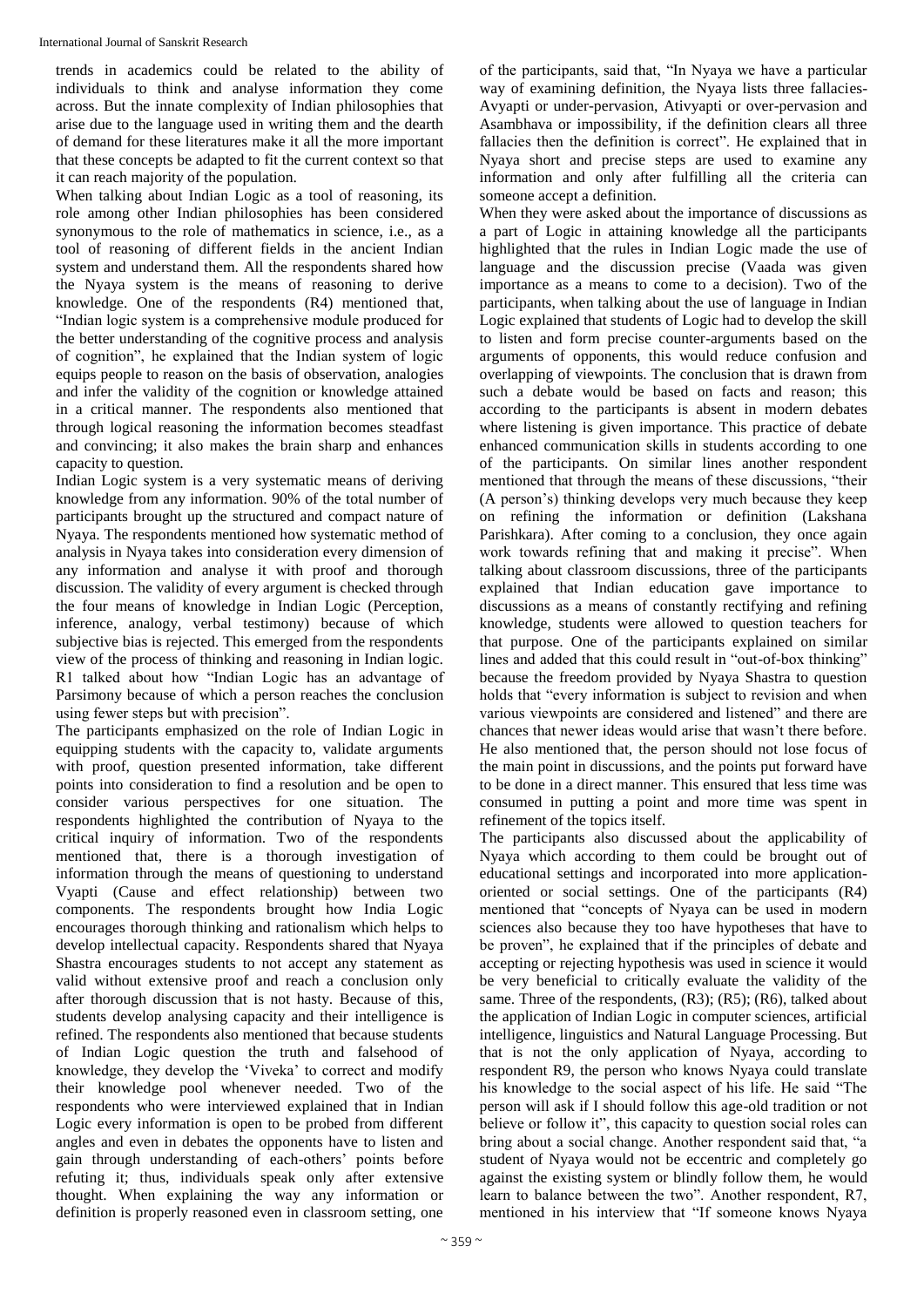and if someone knows Math then he can think in innovative ways in science; both are used as mediums to learn other Shastras or science."

One of the concerns every respondent had was that Indian Logic in its traditional form could not reach out to the majority of people. The literature of Indian Logic has been written in Sanskrit and even though translation of all the works could be very helpful everyone might not be committed to the idea. Three of the respondents talked about the importance of teaching concepts of Indian Logic in a modified form in different ways- by either isolating specific concepts and teaching those, introducing newer textbooks with modern examples explaining the concepts, or adopting modern methods of teaching such as power point presentations, to explain the concepts. This way even if the students are not acquainted with Sanskrit language, they could learn those concepts. Two of the respondents talk about the importance of collaboration between scholars of Indian Logic and academicians who could work together to find a middle ground to ring these concepts into classrooms. All the respondents talked about how Debate could be included in classroom and the Nyaya method of debating could be used. One of the respondents, R7 said that, "debates are not happening today, debates should be conducted in all aspectslanguages, science and mathematics to increase the precision in learning", he said that applying the concepts and sharing knowledge through the means of debate could be very beneficial for students. Respondents R10, and R8 also mentioned the importance of separating a significant amount of time and devoting it to teaching the concepts to both teachers and students.

The participants also shared their views regarding the current quality of education and focussed on the lack of innovation and primary encouragement of examinations to evaluate students' capabilities, which could contribute to overall stress among the students; lack of research was also something pointed about by all participants. The discrepancies in the quality of education provided was a matter of concern for one of the respondents. Two of the participants mentioned that, the "current education system as we have today is bound to textbooks and there is only focus on theory" this view was shared by 60% of the total respondents. Another participant shared that in the current education there is very less focus and time given to Samshodhan (Rectification, refinement) of the information even if students are competent as well as intelligent in terms of understanding and remembering them. Without enough focus on refining information it can become stagnant and irrelevant, according to the participant.

## **Discussion**

The responses implied that Indian logic could be adapted to the changing times and the way of teaching could be modified to help the students get acquainted with them before applying them in personal and professional aspects.

A specific element that came into focus through this research is the integral role of alternative ways of thinking in Indian Logic. Critical thinking is more than a mere skill in the Indian system of logic; rather it could be considered as a way of life. The emphasis given to structured discussions of topics made sure that there could be varied contributions to the status quo of these topics being discussed, all of which had to be backed by proof. In the article 'Nyaya (Tarka Shastra) A Short Introduction to the Hindu System of Logic and Debate', it is mentioned briefly that Nyaya involves the analysis of the subject of knowledge through logical thinking. Thus, Nyaya

discourages beliefs that have no proof supporting it; in addition Indian Logic is characterized by constructive thinking that aims to attain a real understanding of things and critically enquire about them (Sivan, 2018) [16]. Critical thinking wasn't explicitly highlighted in the existing literature but they were implied to be a mechanism to check the truth or falsity of any information. One of the articles to study if the logic and critical thinking had a Western Bias, the various texts of non-western philosophy was looked into and it was said that Indian logic adopts a character view of critical thinking which means that the person possesses certain characteristics that allow him to imbibe those skills in his lifestyle (Vaidya, 2016) [17]. Nyaya establishes that inferences drawn are critically evaluated on the basis of methodical reasoning and systematic mechanisms before being accepted as being valid (Sarukkai, 2005)  $[14]$ . This critical analysis encourages students to think in different ways and through the method of finding faults in the inferences, make them more refined and precise.

The findings also indicate that study of Nyaya allowed students to attain proficiency in communication skills essential in debate. This is also supported in the existing literature, a critical review on inference as a means of knowledge highlighted similar points of inference for the sake of sharing viewpoints requires some amount prowess over communication skills and the method of Nyaya does equip people with those skills of presentation (Rajendran, 2015)<sup>[15]</sup>. Nyaya employs inference as a means of coming to logical conclusions; verbally explaining the inference drawn requires a capacity to convey it with precision.

One of the aspects of Logic that came into light through the research was that of logical debate in this system of Logic. Debate in Indian Logic was focussed on finding a conclusion through means of arguments and counter-arguments that was backed by proof and reason. In a research done by the Department of Computer Science and Engineering on "An Indian Logic- based Argument Representation Formalism for Knowledge Sharing" this was corroborated. In developing a mathematical model the researchers mentioned that in debate attacking arguments is mainly concerned with finding flaws in concept definition (Mahalakshmi & Geetha, 2008) [8]. Another thing pointed by the participants was the use of debate to derive knowledge (Vaada). This was also talked about in "Indian Logic- A Reader" whereupon the author mentioned that Vaada or honest debate was given immense importance when the purpose of debate was to derive knowledge, irrespective of who wins or loses. Thus, all information had to be backed with examples and proof.

One of the factors related to analytical thinking that was understood through the responses of the participants was that it aimed at questioning the truth or falsity of any information and accept it to be valid only after it is proven to be so. This was mentioned in two books on Indian Logic. In "Primer of Logic according to Annama Tarkasamgraha "it was mentioned that Indian Logic focusses on sources of valid knowledge and thus employs methodical reasoning of Knowledge (Vidyavacaspati & Sastri, 1951) [18]. Also, in "Nyaya Theory of Knowledge" the author talked about the theory of validity and invalidity in Indian Logic- every knowledge is neutral and depends on whether it can be confirmed or disproved with facts (or in its absence) (Chatterjee, 1950)<sup>[2]</sup>. This approach ensured that every information was objectively studied and deemed to be valid or invalid.